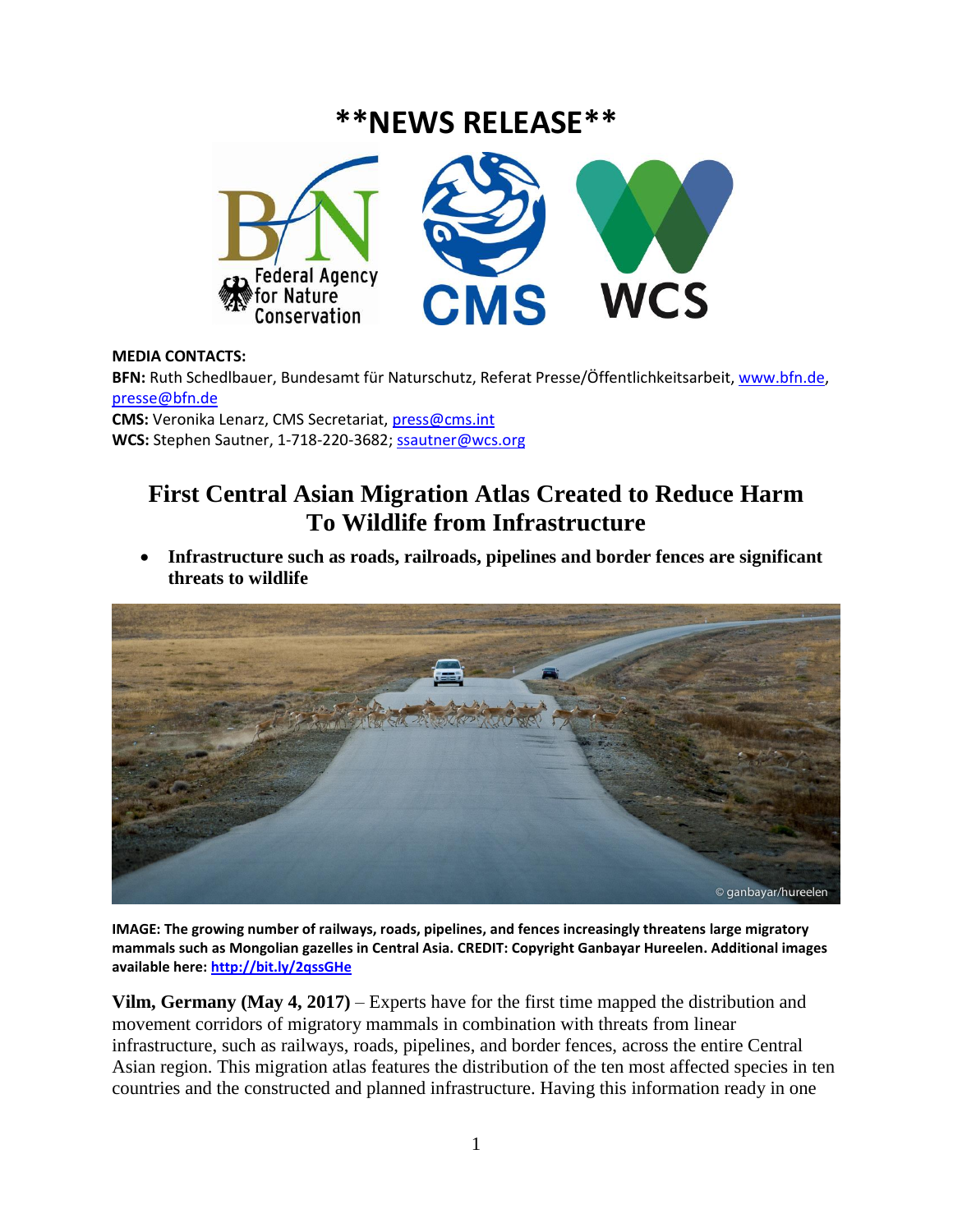database will help to more effectively inform decision makers to take the needs of migratory species into account when building and planning any kind of infrastructure.

Understanding and reducing the impact of such barriers to migration is a key priority for the conservation of steppe and mountain ungulates. Knowing exactly where the animals move and what kind of infrastructure is being constructed and planned in their range is crucial to react at an early stage and influence the location and design of the infrastructure to make it less harmful. Combining information on both infrastructure construction and species distribution helps to inform decision makers accordingly and mitigate negative impacts already in the planning stage.

Said Bradnee Chambers, Executive Secretary of the Convention on Migratory Species (CMS): "The growing number of railways, roads, pipelines and fences increasingly threatens migratory large mammals such as antelopes and gazelles in Central Asia. These obstacles severely fragment habitats and affect or even prevent wildlife migration which may result in significant species decline. These movements are critical to breed, feed, and avoid drought or winter weather. The atlas will help address key threats triggered by growing linear infrastructure development across critical habitats and migration corridors and reduce harm to the species in the region."

The upsurge in the construction of linear infrastructure has serious implications for the survival of many CMS-listed migratory species such as the Saiga Antelope, Mongolian Gazelle, Wild Camel, Asiatic Wild Ass and Argali Sheep which depend on open interconnected landscapes to move freely over long distances. The devastating impact of fences can be seen in Mongolia, where more than 5,300 Mongolian Gazelles died during the winter 2015 along the Trans-Mongolian Railway because they could not cross the fenced tracks to escape harsh weather events.

Experts attending a workshop on the Isle of Vilm, Germany, created the Migration Atlas. The workshop**,** 27-30 April 2017, was organized by the German Federal Agency for Nature Conservation (BfN) with its International Academy for Nature Conservation together with the Convention on the Conservation of Migratory Species of Wild Animals (CMS) and the Wildlife Conservation Society (WCS), with financial support from the German Federal Ministry for the Environment, Nature Conservation, Building and Nuclear Safety (BMUB), and the Government of Switzerland.

The maps making up the atlas have been reviewed and validated during the workshop by international experts working across the region and will, once finally completed, be published on the CMS website and become publicly available and usable.

Said Peter Zahler, Asia Regional Director of WCS: "Central Asia is one of the last places on Earth that still has large, intact wild landscapes. These landscapes are crucial for the survival of many species – such as great herds of Saiga Antelope and Mongolian Gazelle, majestic Argali Sheep and Snow Leopards – which depend on moving across these enormous areas for their survival. This project is a critical step in identifying ways to mitigate impacts from fences, roads, and railroads that threaten the integrity of the great temperate grasslands and huge mountain ranges that support these unique species."

Said Eric Sanderson, WCS Senior Conservation Ecologist: "We are mapping range, distribution, and movement patterns of key wildlife species, and linear infrastructure – both existing and planned – that threatens movement of these species, and developing recommendations for